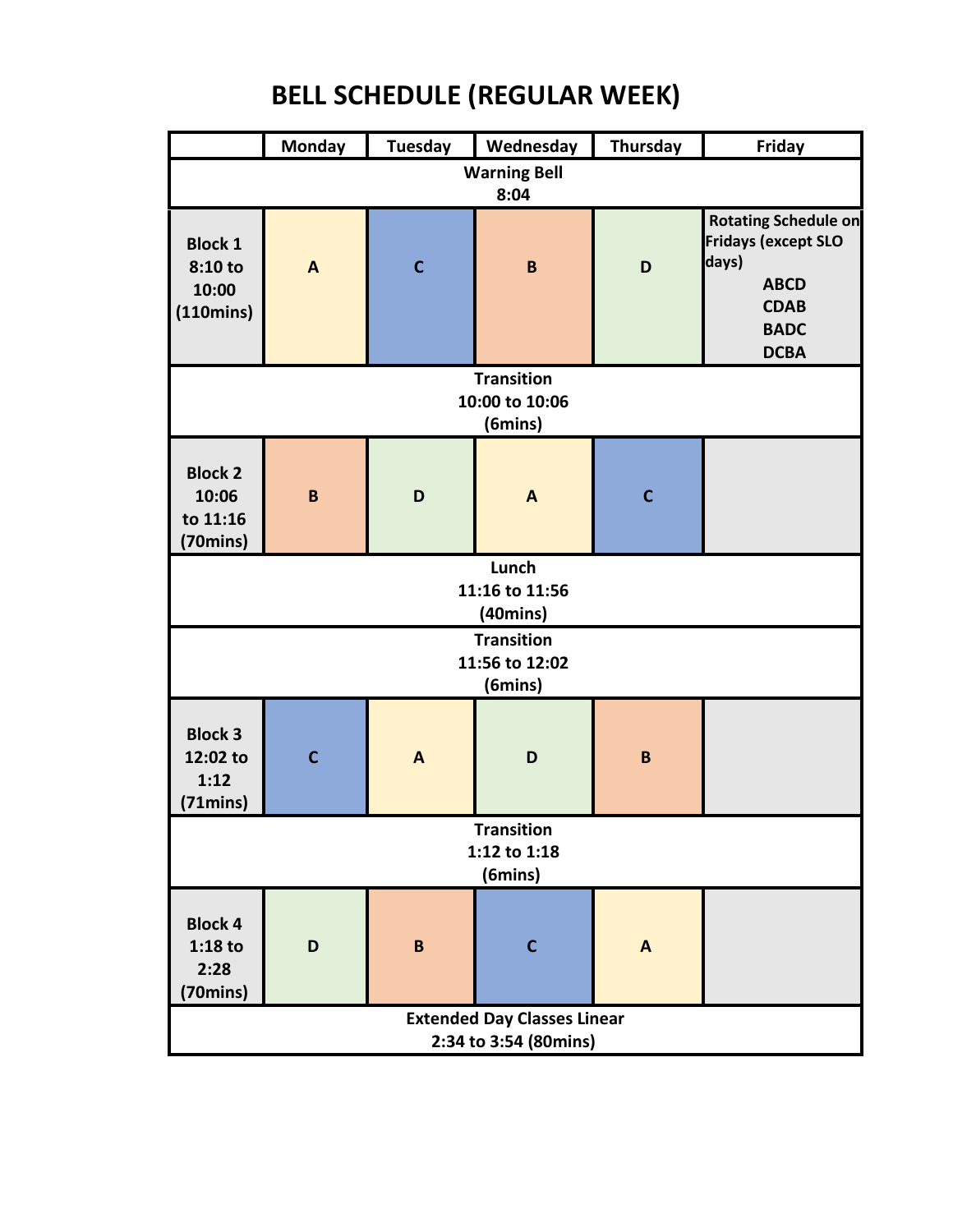## **BELL SCHEDULE (SLO WEEK)**

|                                                             | <b>Monday</b> | <b>Tuesday</b>      | Wednesday   | Thursday     |  | Friday                                                                                                                   |  |
|-------------------------------------------------------------|---------------|---------------------|-------------|--------------|--|--------------------------------------------------------------------------------------------------------------------------|--|
|                                                             |               |                     |             |              |  |                                                                                                                          |  |
| <b>Block 1</b><br>8:10 to 10:00<br>$(110 \text{mins})$      | A             | 8:04<br>$\mathbf c$ | B           | D            |  | <b>SLO Block</b><br>8:10-9:30<br>$(80 \text{ min})$<br><b>Transition</b><br>9:30 to 9:36<br>$\overline{A}$<br>9:36-10:36 |  |
| <b>Transition</b><br>10:00 to 10:06<br>(6mins)              |               |                     |             |              |  |                                                                                                                          |  |
| <b>Block 2</b><br>10:06 to 11:16<br>$(70 \text{mins})$      | B             | D                   | A           | $\mathbf C$  |  | B<br>10:42-11:42                                                                                                         |  |
|                                                             |               |                     |             |              |  |                                                                                                                          |  |
|                                                             |               |                     |             |              |  |                                                                                                                          |  |
| <b>Block 3</b><br>12:02 to 1:12<br>(71)                     | $\mathbf{C}$  | A                   | D           | B            |  | $\mathbf{C}$<br>12:28-1:29                                                                                               |  |
|                                                             |               |                     |             |              |  |                                                                                                                          |  |
| <b>Block 4</b><br>1:18 to 2:28<br>$(70 \text{mins})$        | D             | B                   | $\mathbf C$ | $\mathbf{A}$ |  | D<br>$1:35-2:35$                                                                                                         |  |
| <b>Extended Day Classes Linear</b><br>2:34 to 3:54 (80mins) |               |                     |             |              |  |                                                                                                                          |  |

**SLO BLOCK: 8:10-9:30**

**SLO DAYS:**

| Sep 17 | Feb 11 |
|--------|--------|
| Oct 8  | Mar 4  |
| Nov 5  | Apr 8  |
| Dec 10 | May 13 |
| Jan 14 | June 3 |